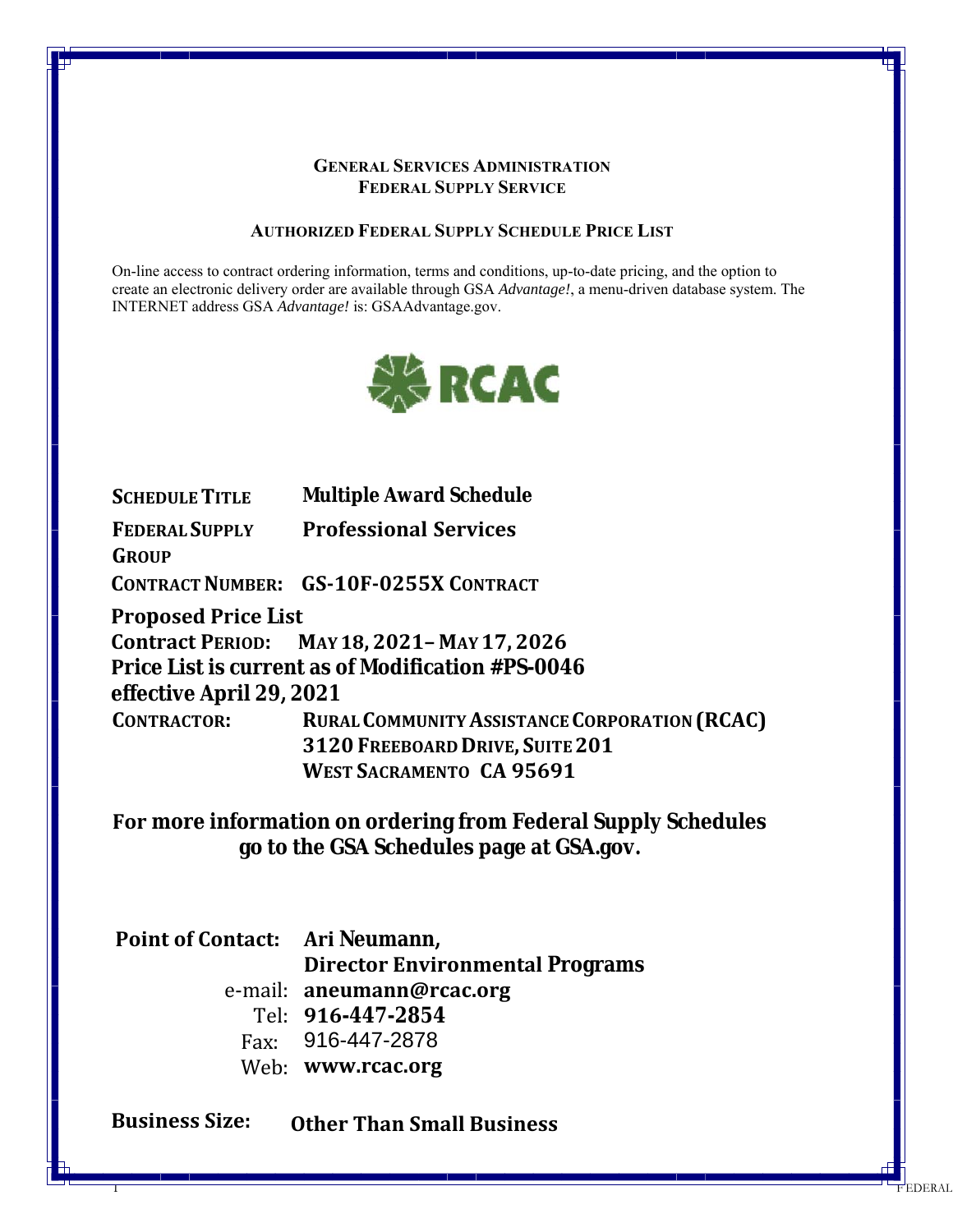### **CUSTOMER INFORMATION**

| 1a               | <b>Table of Awarded</b>          |                                                                                                                                                                    |                                                  |  |  |  |
|------------------|----------------------------------|--------------------------------------------------------------------------------------------------------------------------------------------------------------------|--------------------------------------------------|--|--|--|
|                  | $SIN(s)$ with appropriate        | 541620                                                                                                                                                             | <b>Environmental Consulting Services</b>         |  |  |  |
|                  | cross-reference to page          | 611430                                                                                                                                                             | Professional and Management Development Training |  |  |  |
|                  | numbers:                         | <b>OLM</b>                                                                                                                                                         | <b>Order-Level Materials</b>                     |  |  |  |
| 1 <sub>b</sub>   | <b>Identification of Lowest</b>  | N/A                                                                                                                                                                |                                                  |  |  |  |
|                  | <b>Priced Item:</b>              |                                                                                                                                                                    |                                                  |  |  |  |
| 1 <sub>c</sub>   | <b>Hourly Rates &amp; Labor</b>  | See below                                                                                                                                                          |                                                  |  |  |  |
|                  | <b>Category Descriptions:</b>    |                                                                                                                                                                    |                                                  |  |  |  |
| $\boldsymbol{2}$ | <b>Maximum Order:</b>            | \$1,000,000                                                                                                                                                        |                                                  |  |  |  |
| 3                | <b>Minimum Order:</b>            | \$100.00                                                                                                                                                           |                                                  |  |  |  |
| 4                | <b>Geographic Coverage:</b>      | Domestic Delivery including all U.S. Territories                                                                                                                   |                                                  |  |  |  |
| 5                | <b>Point of Production:</b>      | Same as company address                                                                                                                                            |                                                  |  |  |  |
| 6                | Discount:                        | Government net prices (discounts already deducted). See below                                                                                                      |                                                  |  |  |  |
| 7                | <b>Quantity Discounts:</b>       | None Offered                                                                                                                                                       |                                                  |  |  |  |
| 8                | <b>Prompt Payment</b><br>Terms:  | Net 30 Days, Information for Ordering Offices: Prompt payment terms<br>cannot be negotiated out of the contractual agreement in exchange for<br>other concessions. |                                                  |  |  |  |
| 9                | <b>Foreign Items:</b>            | None                                                                                                                                                               |                                                  |  |  |  |
| 10               | <b>Time of Delivery:</b>         |                                                                                                                                                                    |                                                  |  |  |  |
|                  | a. Normal:                       | Specified on the Task                                                                                                                                              |                                                  |  |  |  |
|                  |                                  | Order<br><b>Contact Contractor for</b><br>Availability                                                                                                             |                                                  |  |  |  |
|                  | b. Expedited                     |                                                                                                                                                                    |                                                  |  |  |  |
|                  | c. Overnight & 2-day<br>delivery |                                                                                                                                                                    | <b>Contact Contractor for Availability</b>       |  |  |  |
|                  | d. Urgent<br>Requirements        | Contact Contractor for Availability                                                                                                                                |                                                  |  |  |  |
|                  |                                  |                                                                                                                                                                    |                                                  |  |  |  |

÷

| 11              | <b>FOB Point(s):</b>                              | Destination                                                                                                                                                                |  |  |  |
|-----------------|---------------------------------------------------|----------------------------------------------------------------------------------------------------------------------------------------------------------------------------|--|--|--|
| 12a             | <b>Ordering Address:</b>                          | Same as Contractor                                                                                                                                                         |  |  |  |
| 12 <sub>b</sub> | <b>Ordering procedures:</b>                       | For supplies and services, the ordering procedures, information on Blanket<br>Purchase Agreements (BPA's), are found in Federal Acquisition Regulation<br>$(FAR)$ 8.405-3. |  |  |  |
| 13              | <b>Payment Address:</b>                           | Same as company address                                                                                                                                                    |  |  |  |
| 14              | <b>Warranty Provision:</b>                        | Contractor's standard commercial warranty terms and conditions.                                                                                                            |  |  |  |
| 15              | <b>Export packing charges, if applicable:</b> N/A |                                                                                                                                                                            |  |  |  |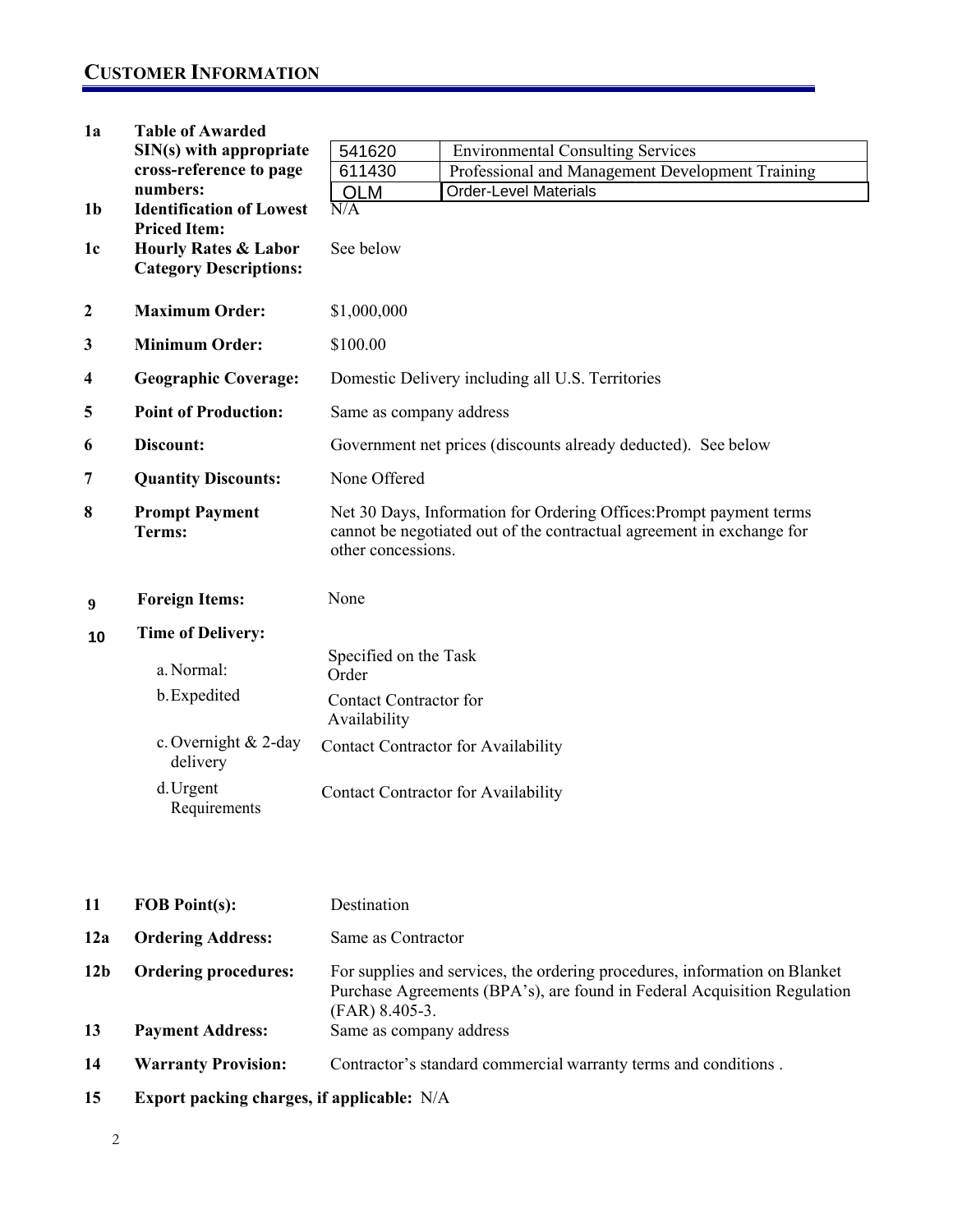- **16 Terms and conditions of rental, maintenance, and repair (if applicable):** N/A
- **17 Terms and conditions of installation (if applicable).** N/A
- **18a Terms and conditions of repair parts indicating date of parts price lists and any discounts from list prices (if applicable).** N/A
- **18b Terms and conditions for any other services (if applicable).** N/A
- **19 List of service and distribution points (if applicable):** N/A
- **20 List of participating dealers (if applicable):** N/A
- **21 Preventive maintenance (if applicable):** N/A
- **22a Special attributes such as environmental attributes (e.g., recycled content, energy efficiency, and/or reduced pollutants):** N/A
- **22b Section 508 Compliance for EIT:** N/A
- **23 Unique Entity Identifier Number:** 093587368
- **24 Notification regarding registration in System for Award Management (SAM) database:** Registered and active in SAM

| <b>Labor Category</b>              | Year 11  | Year 12  | Year 13  | Year 14  | Year $15$ |
|------------------------------------|----------|----------|----------|----------|-----------|
| Program Manager                    | \$139.14 | \$141.64 | \$144.19 | \$146.78 | \$149.43  |
| Project Manager                    | \$114.04 | \$116.09 | \$118.18 | \$120.30 | \$122.47  |
| Senior Environmental<br>Specialist | \$120.00 | \$122.16 | \$124.36 | \$126.60 | \$128.88  |
| Junior Environmental<br>Specialist | \$101.55 | \$103.38 | \$105.24 | \$107.14 | \$109.07  |
| <b>Technical Trainer</b>           | \$104.46 | \$106.34 | \$108.25 | \$110.20 | \$112.18  |
| <b>Environmental Associate</b>     | \$78.68  | \$80.09  | \$81.53  | \$83.00  | \$84.50   |
| Administrative<br>Specialist**     | \$60.01  | \$61.09  | \$62.19  | \$63.31  | \$64.45   |

## **LABOR CATEGORIES AND RATES:**

The Service Contract Labor Standards (SCLS) formerly the Service Contract Act (SCA), apply to this contract and it includes SCLS applicable labor categories. Labor categories and fixed price services marked with a (\*\*) in this pricelist are based on the U.S. Department of Labor Wage Determination Number(s) identified in the SCLS/SCA matrix. The prices awarded are in line with the geographic scope of the contract (i.e. nationwide).

| <b>SCLS Eligible Contract</b><br><b>Labor Category</b> | <b>SCLS Equivalent Code - Title</b> | <b>WD Number</b> |  |
|--------------------------------------------------------|-------------------------------------|------------------|--|
| Administrative Specialist                              | 01113-General Clerk III             | 2015-5631        |  |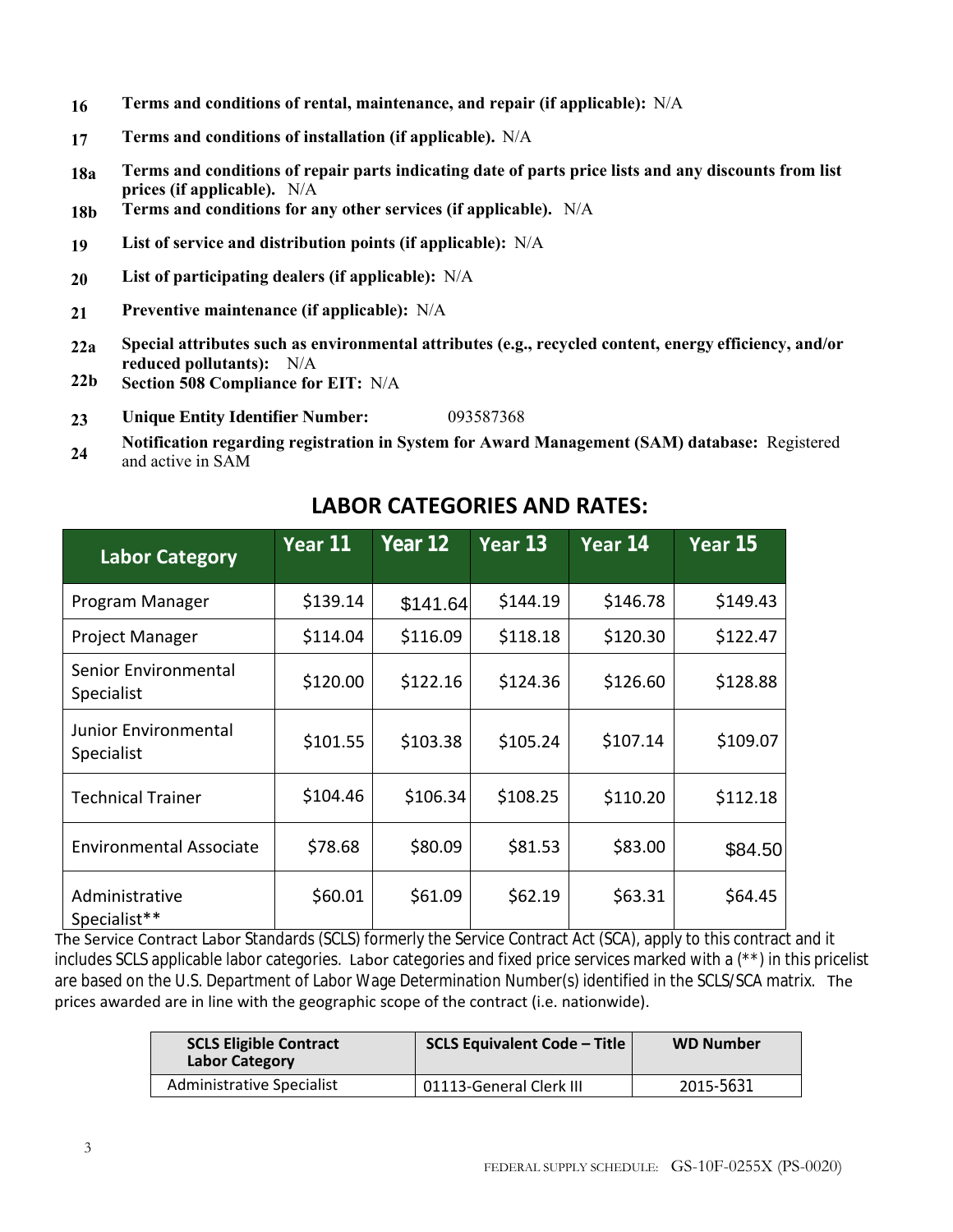# **LABOR CATEGORY DESCRIPTIONS**

| <b>GSA Labor Categories</b>           | <b>Education</b><br>Level | <b>Years of</b><br><b>Experience</b> | <b>Description</b>                                                                                                                                                                                                                                                                                                                                                                                                                                                                                                                                                                                                        |
|---------------------------------------|---------------------------|--------------------------------------|---------------------------------------------------------------------------------------------------------------------------------------------------------------------------------------------------------------------------------------------------------------------------------------------------------------------------------------------------------------------------------------------------------------------------------------------------------------------------------------------------------------------------------------------------------------------------------------------------------------------------|
| Program Manager                       | Bachelor's                | 5                                    | Responsible for coordination and oversight of the project<br>to ensure deliverables are met. Supervises assigned staff,<br>manages the project work plan, tracks deliverables,<br>monitors project budget and provides quality control.<br>Coordinates appropriate staff on financial and reporting<br>matters.                                                                                                                                                                                                                                                                                                           |
| Project Manager                       | Bachelor's                | $\overline{3}$                       | Responsible for project management and supervision on<br>specific project elements and provides supervision to<br>select technical staff, tracks deliverables, monitors<br>budgets, provides senior level technical, managerial and<br>financial technical assistance in water, wastewater and<br>solid waste systems.                                                                                                                                                                                                                                                                                                    |
| Senior<br>Environmental<br>Specialist | Bachelor's                | 5                                    | Provides specialized technical, managerial and financial<br>assistance for small drinking water, wastewater and solid<br>waste systems, including but not limited to drinking water<br>treatment and disinfection, sewer, septic, pond/lagoon<br>systems, and solid waste management. Individuals in this<br>category may also possess professional licenses (e.g. civil,<br>environmental engineering), water and wastewater<br>treatment licenses, certificates or certifications, usually at<br>advanced levels, or solid waste management certifications<br>in operation and composting of solid waste.               |
| Junior<br>Environmental<br>Specialist | Bachelor's                | 3                                    | Provides technical, managerial and financial technical<br>assistance for small drinking water, wastewater and solid<br>waste systems, including but not limited to drinking water<br>treatment and disinfection, sewer, septic, pond/lagoon<br>systems, and solid waste management.                                                                                                                                                                                                                                                                                                                                       |
| <b>Technical Trainer</b>              | Bachelor's                | 5                                    | Provides technical training on small system infrastructure<br>issues including, but not limited to drinking water<br>treatment and disinfection, sewer, septic, pond/lagoon<br>systems, and solid waste management. All RCAC trainers<br>have completed Train-the-Trainer courses in interactive<br>adult education. This method stresses a participant<br>centered approach which has been shown to increase<br>comprehension and information retention. Technical<br>trainers may possess advanced licenses, certifications or<br>certificates in their training discipline (e.g. water,<br>wastewater or solid waste). |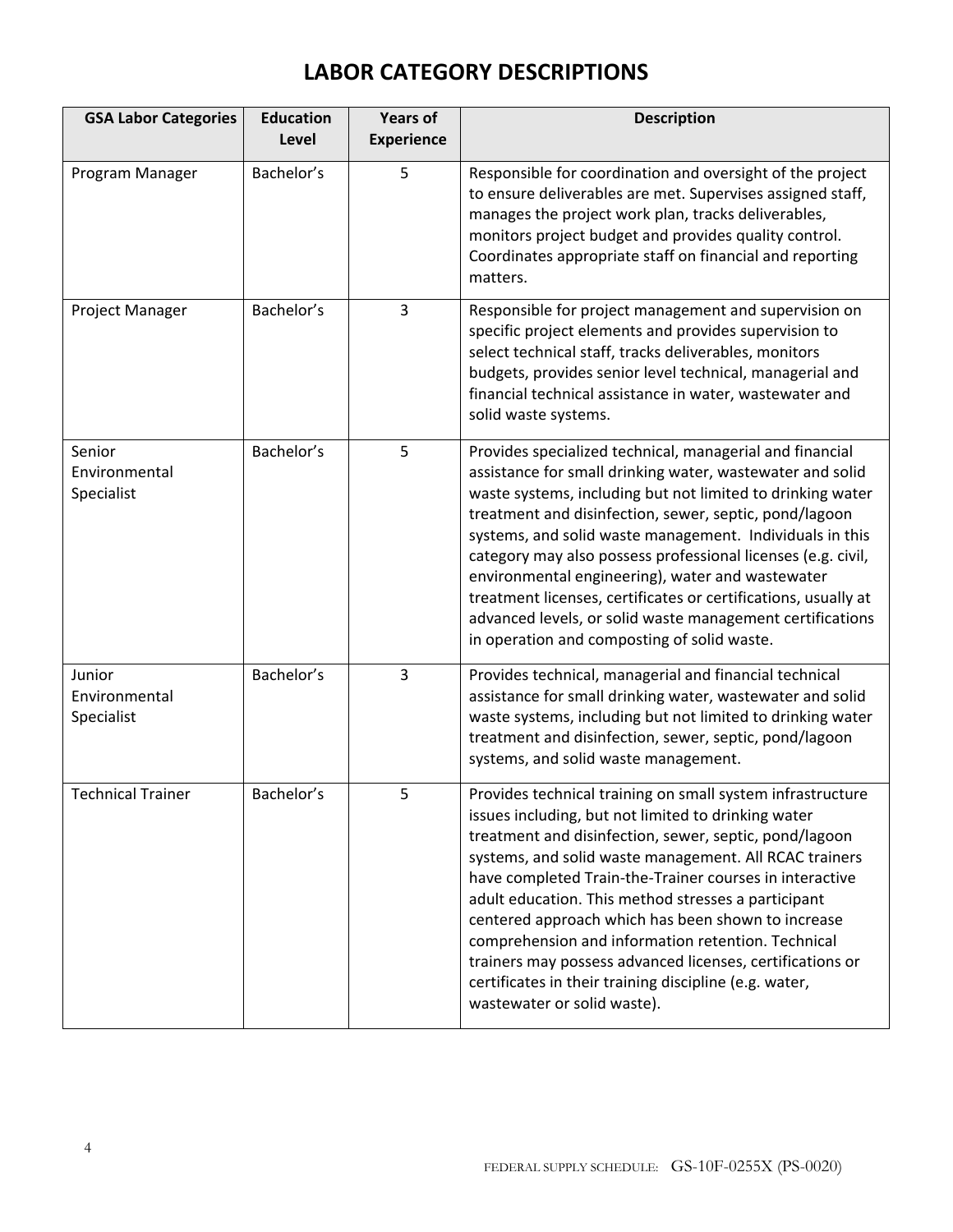| Environmental  | Bachelor's | 5              | Part of an environmental team that identifies requirements   |
|----------------|------------|----------------|--------------------------------------------------------------|
| Associate      |            |                | from a project's inception to conclusion in a subject matter |
|                |            |                | area. Possesses demonstrated specialized knowledge and       |
|                |            |                | experience to provide high-level environmental analysis and  |
|                |            |                | support for project. Is entrusted with direct client         |
|                |            |                | engagement with the guidance of more senior staff.           |
|                |            |                | Analyzes, manages and administers contract to ensure         |
|                |            |                | contract compliance, and monitors project budget and         |
|                |            |                | expenses to ensure fulfillment of project contract and cost  |
|                |            |                | objectives. Develops cost estimates and pricing for          |
|                |            |                | contracts and work orders. Anticipates and/or identifies     |
|                |            |                | potential project problems or concerns and develops          |
|                |            |                | proactive solutions. Other tasks included in the category    |
|                |            |                | can include project specific database development and        |
|                |            |                | graphics. Has a deep understanding of applicable             |
|                |            |                | procedures, policies and work methods associated with        |
|                |            |                | environmental projects. Effectively communicates, both       |
|                |            |                | verbally and in writing, regarding project activities to all |
|                |            |                | levels within the company and externally as required.        |
| Administrative | Associates | $\overline{2}$ | Provides administrative support for the project including    |
| Specialist**   |            |                | logistics, and preparation of deliverables.                  |
|                |            |                |                                                              |

### **Labor Categories**

RCAC employs a highly skilled work force committed to improving the lives of the people living in the rural communities they serve. Our staff is dedicated to serving our clients and providing them with the highest level of service. Since RCAC primarily provides technical service to clients, our staff must have years of experience before gaining employment at RCAC. The environmental department has a mandatory internal staff training program which requires all environmental staff to complete and achieve proficiency in specific core competencies within their first two years of employment. Additional training opportunities are provided at yearly in‐service trainings, conferences and other training events. The following tables list the education and experience requirements and detailed descriptions of the GSA labor categories.

## **Rural Community Assistance Corporation Labor Category Descriptions**

### **Experience Substitutions:**

| <b>Education</b>    | Plus years of experience      | <b>Equivalent Degree</b>  |  |
|---------------------|-------------------------------|---------------------------|--|
| High School Diploma | 2 years additional experience | <b>Associate's Degree</b> |  |
| High School Diploma | 5 years additional experience | Bachelor's Degree         |  |
| Bachelor's Degree   | 2 years additional experience | Master's Degree           |  |
| Master's Degree     | 4 years additional experience | <b>Ph. D.</b>             |  |